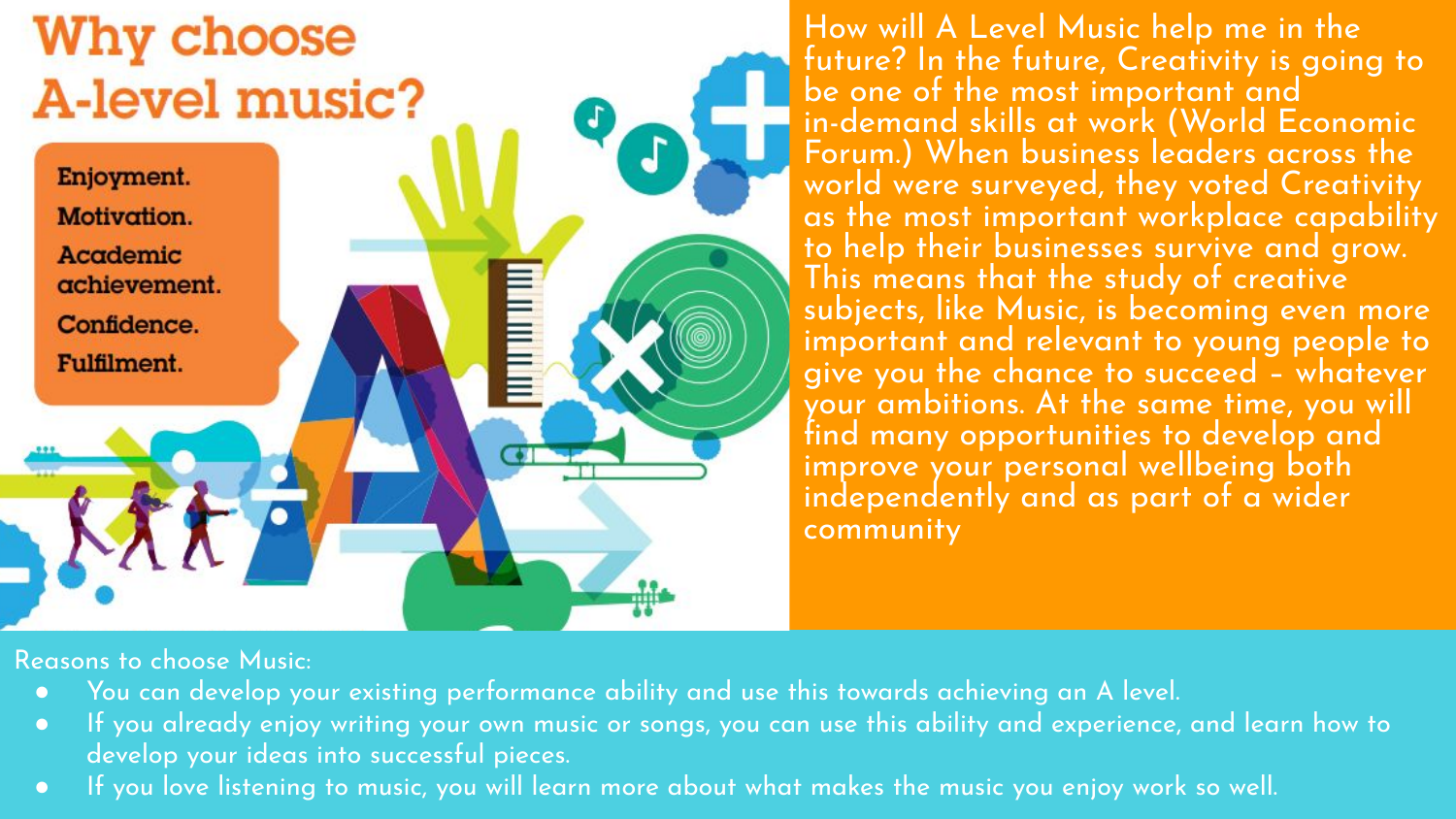#### Where could A-level music lead?

It could lead to a Music degree: here's what Oxford University says about theirs:

"The varied nature of the course enables students to develop highly desirable skills in areas such as self-management, creativity, data analysis, performance, teamwork, problem-solving, and communication, all of which makes them an attractive prospect for potential employers... other popular destinations for Music graduates... include broadcasting, publishing, law, politics and the Civil Service, Rather than limiting your career prospects, a music degree opens doors to a wide range of careers."<sup>5</sup>

#### If you don't want to be a musician or study music at University, A-level music is still a smart choice.

It can open doors to a range of education and employment pathways in:

#### Music

Being a musician isn't the only career in music - other options include being a sound technician, community musician, music therapist, teacher, or private tutor, or a range of careers in the music industry, in a concert hall or music venue.

#### The arts/creative industries

This might include work in film, TV, theatre, radio, arts administration, or creative education.

Professions such as medicine, law, accountancy Music is highly regarded as an academic subject and so could complement your other studies in leading to a professional career.

**MYTH BUSTED:** Music does not stop you getting into a profession such as law or medicine.

#### Any other pathway a young person might choose

A-level music provides a range of transferable skills that will provide a good foundation, whatever pathway your child chooses.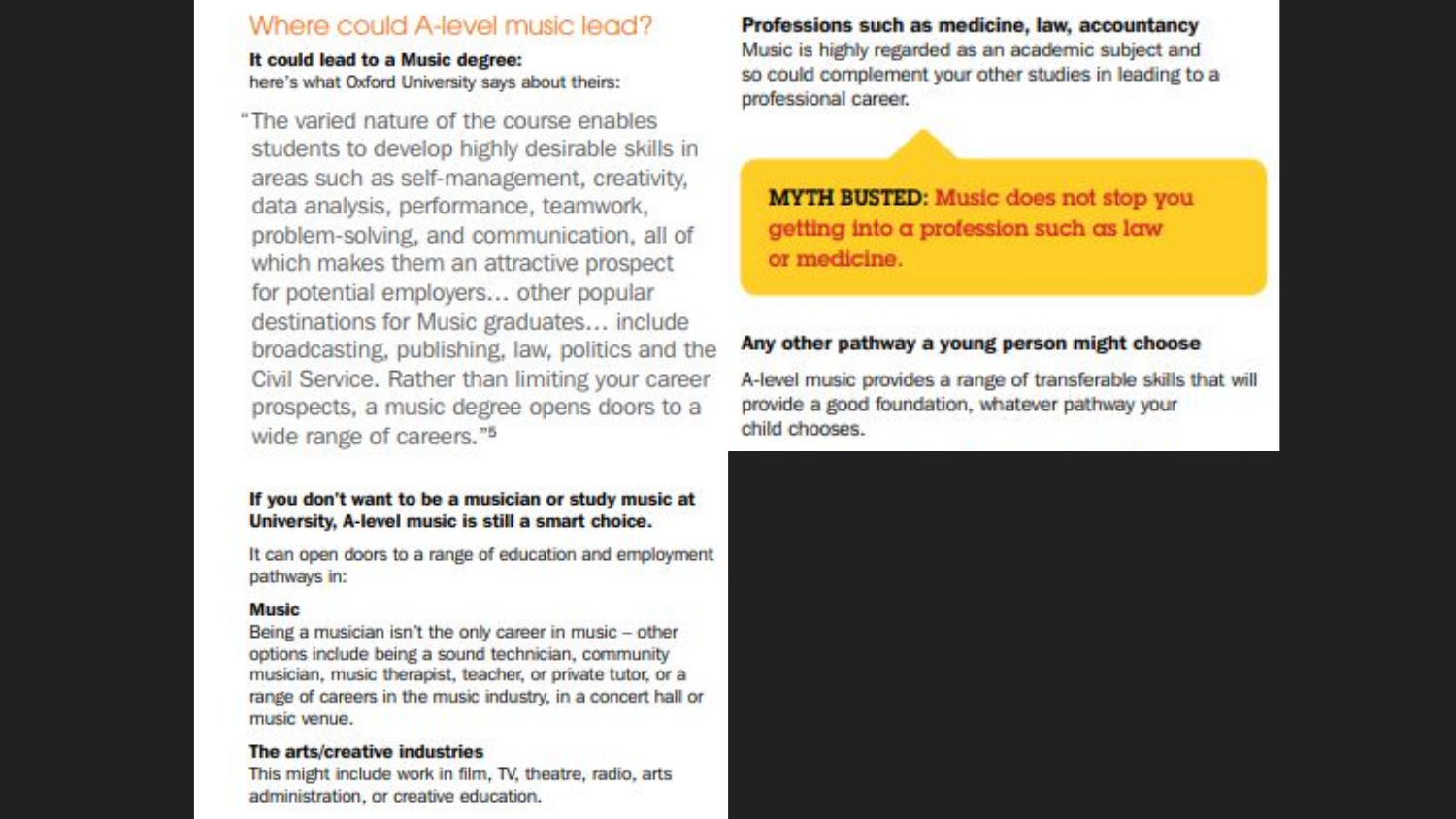# Subject specific entry requirements

What standard do I need to have reached/what qualifications do I need?

- Students will need to have a C grade in GCSE Music.
- Ideally you need to be Grade 5/6 standard on an instrument (or voice) at AS Level and be able to reach Grade 6/7 by the end of the course in Year 13

# **What subjects will it go well with?**

Music is very mathematical in nature, and so Music and Maths complement each other well, so do Music and Languages – after all, music is a language in its own right. In fact, Music goes well with pretty much any subject and some people believe that studying music can actually enhance your grades in other subjects.

# **MYTH BUSTED:**

You do not have to play multiple instruments or have Grade 8.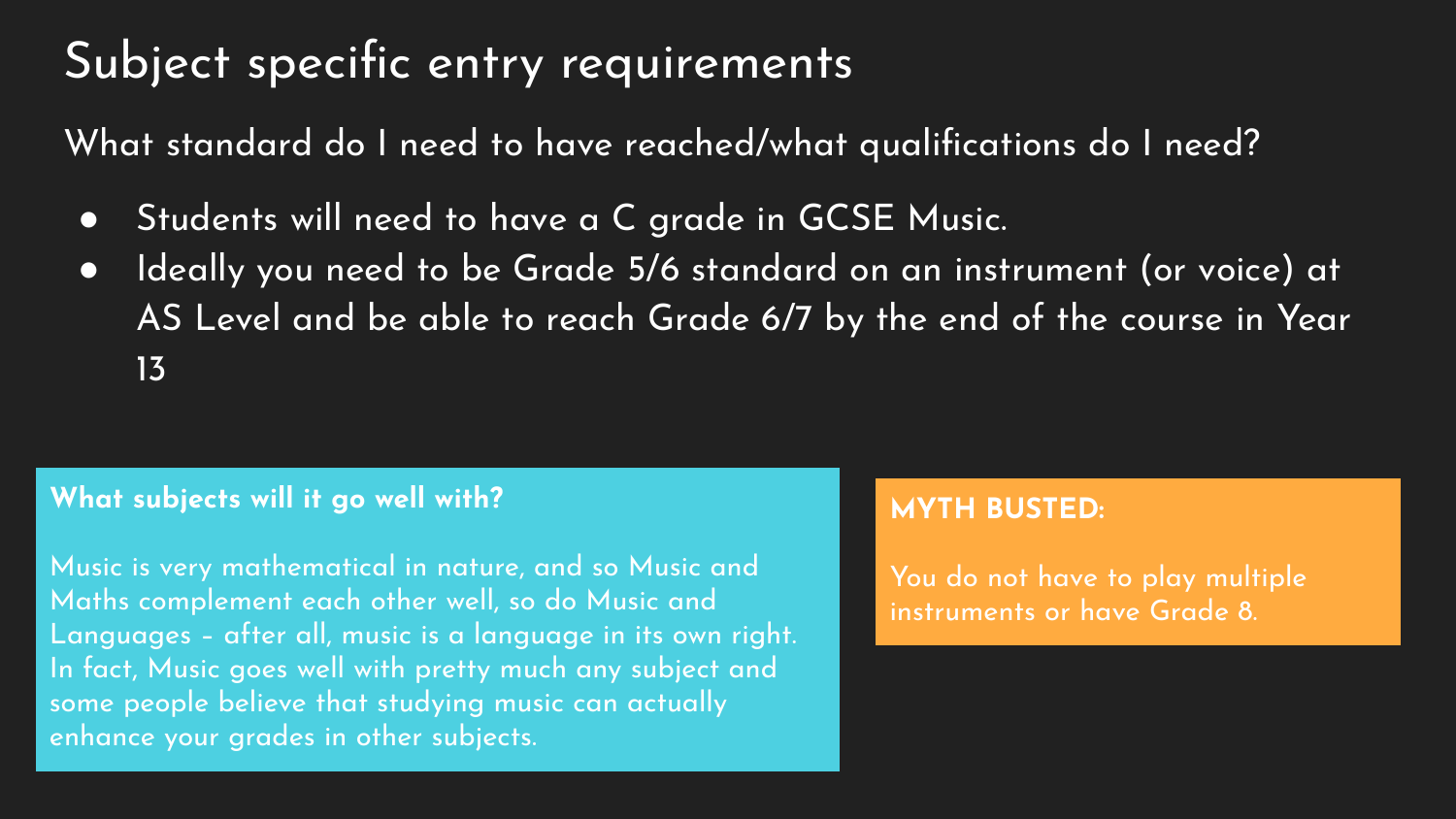# Listening paper overview -Content / Syllabus

The WJEC A Level Music course has three components: Performing, Composing and Appraising (Listening.) The following chart shows you a summary of what you will study for the exam.

#### The Western Classical Tradition (Compulsory)

#### AS: either

The Symphony (1760-1830) or Religious Choral Music (1730-1800)

Detailed study of two movements of a symphony or a section from a Requiem mass, and general study of the genre, within the social, historical and cultural context.

Haydn, Symphony 103 in D major, Drum Roll. (movements 1 and  $2)$ 

or

A P  $rac{R_0}{S_0}$ 

 $\epsilon$  $\overline{A}$ 

N N C

Ki

Mozart, Requiem (Requiem, Dies Irae, Tuba Mirum and Rex Tremendae.)

#### AL: either

#### The Symphony (1830-1910) or Religious Choral Music (1800-1890)

Detailed study of one movement of a symphony or a section from a Requiem mass, and general study of the genre, within the social, historical and cultural context.

Brahms, Symphony No.1 in C minor, opus 68, movement 4.

#### or

Verdi, Requiem (Dies Irae including Tuba mirum, Liber scriptus, Quid sum miser, Rex tremendae and Recordare ending b.446.)

| ptional areas – choose 1                                                                                                             |                                                                                                                              |                                                                         |  |
|--------------------------------------------------------------------------------------------------------------------------------------|------------------------------------------------------------------------------------------------------------------------------|-------------------------------------------------------------------------|--|
| S: Rock and Pop 1960-2000<br>p (Including funk and disco)<br>ock (including progressive rock and heavy metal)<br>хut<br><b>untry</b> | <b>AS: Musical Theatre</b><br><b>Cole Porter</b><br><b>Richard Rodgers</b><br>Claude-Michel Schonberg<br>Andrew Lloyd Webber | AS: Jazz 1920-1950<br>Big band (including swing)<br>Be-bop<br>Cool jazz |  |
| L: Popular Music in Wales<br>ruff Rhys<br>Iper Furry Animas<br>anic Street Preachers<br>zzy Crawford                                 | <b>AL: American Musical</b><br>Theatre<br>Stephen Sondheim<br>Stephen Schwartz                                               | AL: Jazz Legends<br><b>Duke Ellington</b><br><b>Miles Davis</b>         |  |

#### Optional areas - choose 1 at A Level only

#### Impressionism

Detailed study of 1 set works and 2 subsidiary pieces: Debussy Reflets Dans L'eau (Images vol 1,) Piano Debussy Colloque Sentimental, Voice and piano Ravel Mother Goose, Prelude from the ballet

#### **Chamber Music in Wales**

Detailed study of 1 set works and 2 subsidiary pieces: Plowman: Night Dances, flute and piano Wilson-Dickson: Tango Passacaglia, flute and piano Samuel: Ariel, flute and piano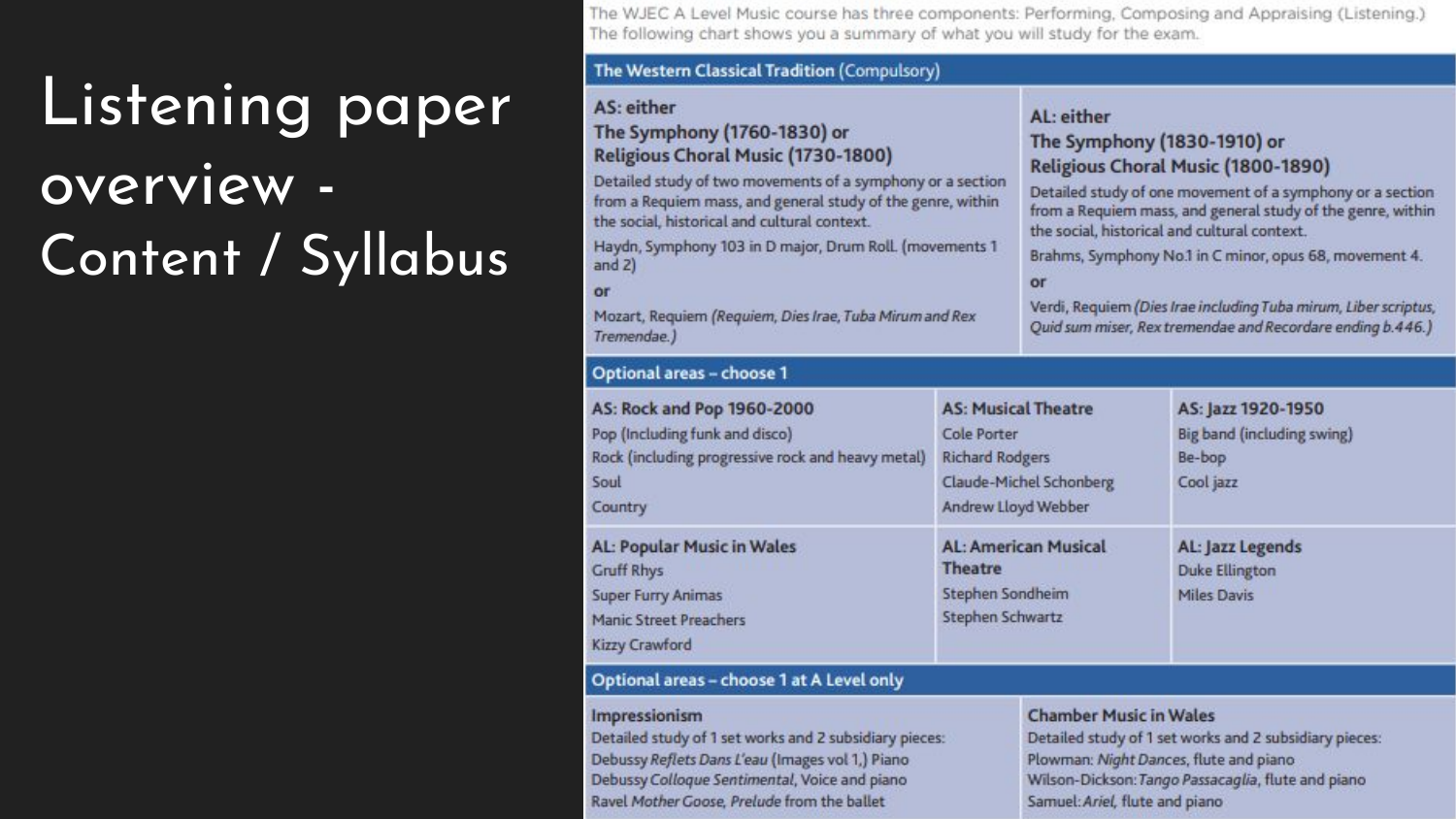# Work required - Levels of effort needed

**1. Produce two compositions using either Musescore or Sibelius**

- One Set Brief (Western Classical Style)
- One Free Choice

You will have several composition lessons a fortnight where you will be able to work on your pieces in class and get feedback and advice from your teachers. However you will need to prepare for composition lessons at home also. Composition is a process that develops gradually over time, therefore you will need to be prepared to put in a lot of effort in this area of the course to reach a high standard.

**2. Harmony exercises/ Aural dictation**

In order to be able to write a Western Classical Composition and analyse the Western Classical Set Works in the listening part of the course, you will study Harmony at A Level. You will be expected to complete various harmony exercises for homework. Building on aural dictation skills studied at GCSE you may also be required to complete aural dictation questions for homework also.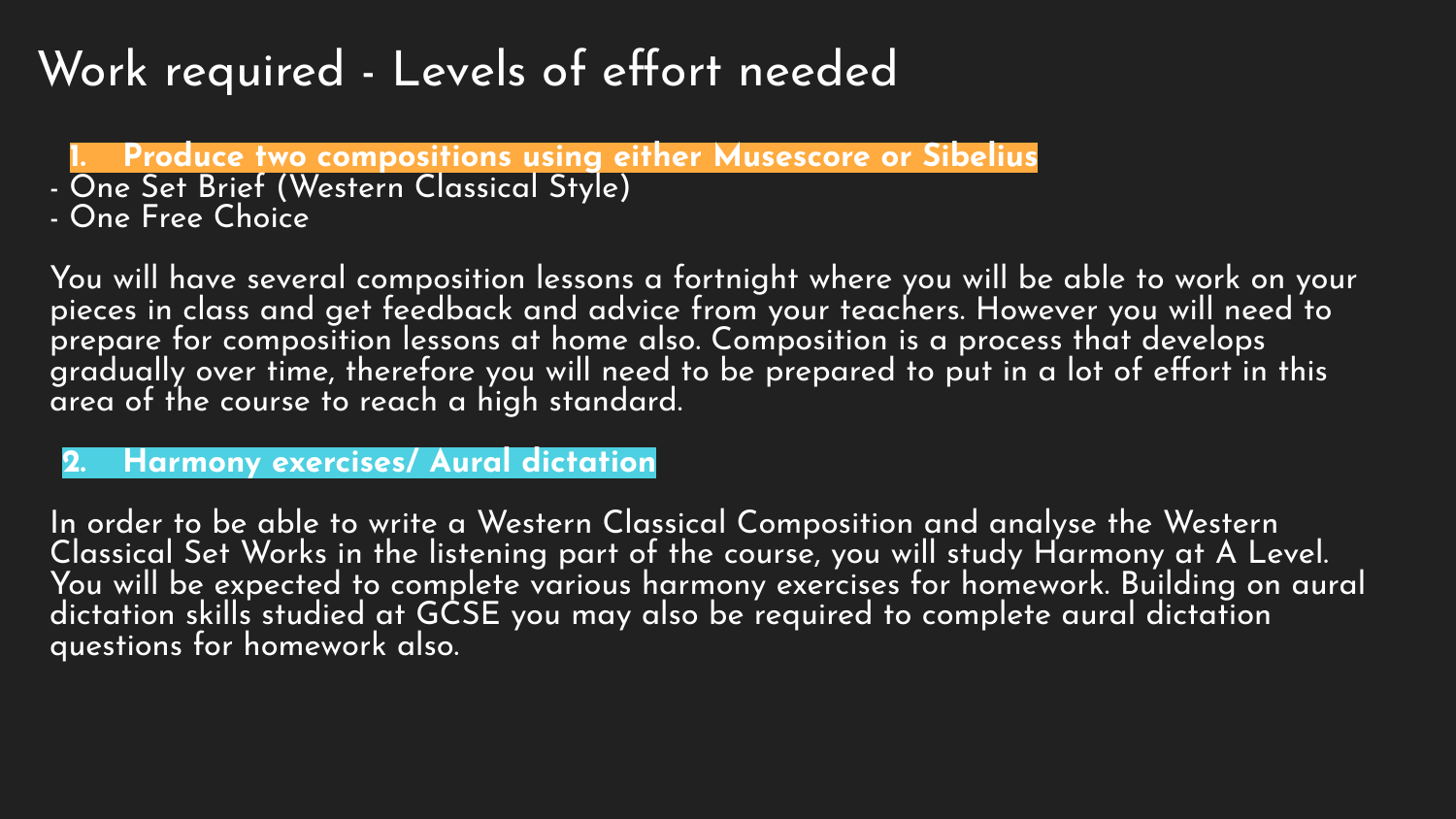# Work required - Levels of effort needed

# **3. Rehearsing pieces for the Practical Assessment**

You will need to prepare a performance consisting of a minimum of two pieces. One piece must reflect the musical characteristics of one area of study. Total duration of performances: 6-8 minutes at AS Level and either 10-12 minutes at A Level or 6-8 minutes (depending on whether you have chosen extended performance or composition).

Performing is assessed by a visiting examiner, giving a much more realistic scenario than a recording, allowing students to demonstrate their communication of the music to the listener, and giving a real sense of occasion.

Students in Year 13 can choose whether they wish to be assessed on a longer performance or submit a third composition, allowing them to develop their preferred specialism.

### **4. Listening paper preparation and essay writing skills**

You will study a variety of styles and composers through the course. You will need to be prepared to analyse various extracts and create drafts of essays on the set works and unseen pieces. You will also need to be prepared to complete some wider listening as part of your homework.